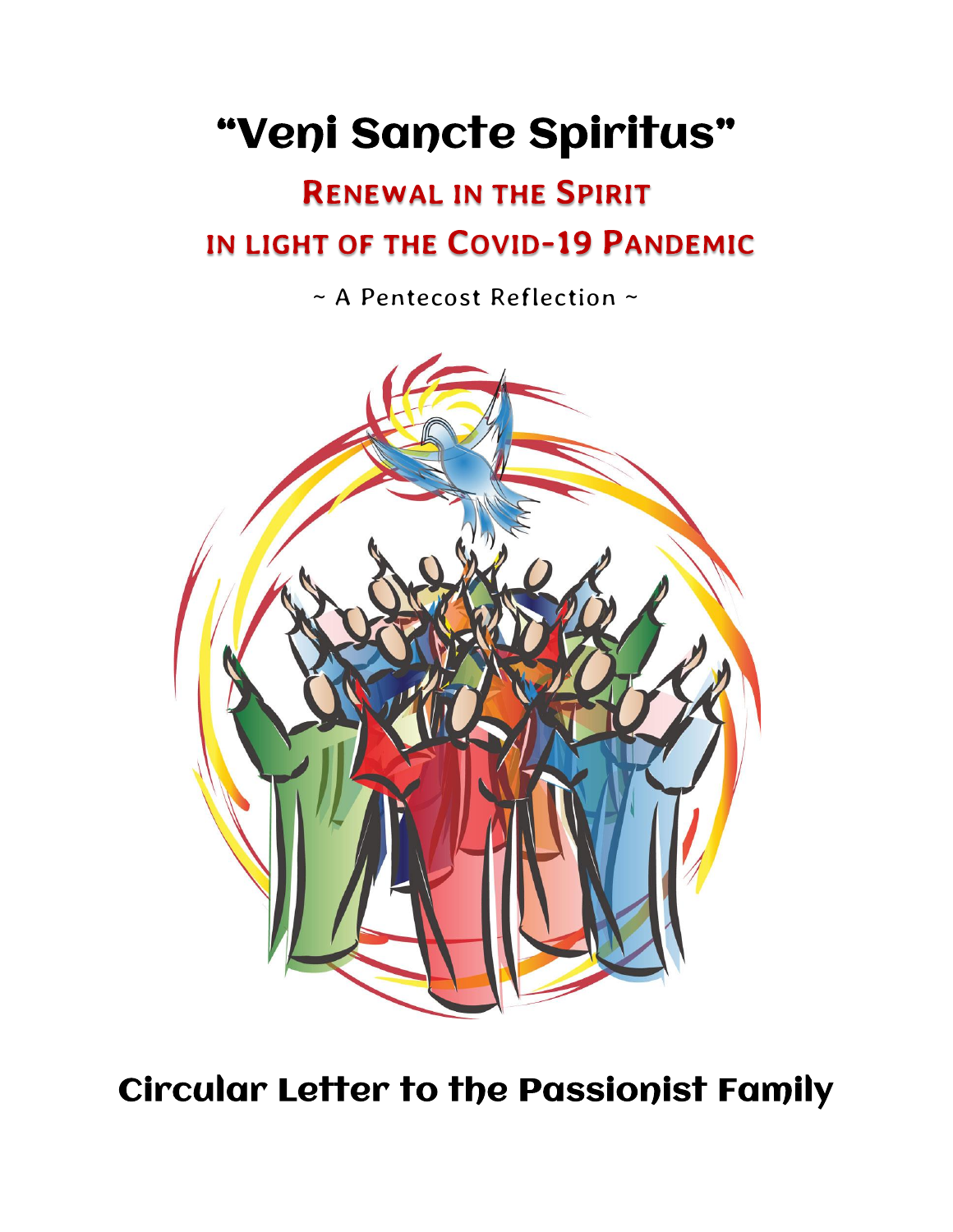#### *WAITING: INSIGHTS FROM OUR COVID-19 CENACLE EXPERIENCE*

The world of the Apostles, including Mary the mother of Jesus and a few others, was turned upside down ever since the arrest and death of Jesus … and it would not be the same again - as they knew it. All this was because of their relationship to and connection with Jesus of Nazareth who, as they had lived through to see, suffered in the pursuit of his mission, was crucified, died and was buried, rose from the dead appearing alive in person to them, and ascended into heaven. However, before departing from their sight, Jesus asked them to **wait in Jerusalem** for "the promise of the Father about which you have heard me speak; for John baptized with water, but in a few days you will be baptized with the Holy Spirit." (Acts 1: 4-5).

The **time of waiting** and the Father's promise to send the Spirit (the Advocate & Consoler) was fulfilled on the day of the Pentecost feast as they were gathered together in the Upper Room (the Cenacle) in Jerusalem. This was a life-changing moment for the Apostles; it was a moment of **conversion** and **transformation**: *from* a lack of confidence, fear and insecurity *to* freedom, courage and risk, driving them out boldly to bear witness to Christ and carry out God's mission of justice, love and peace to the whole world. [You can read the account as described in Acts 2: 1-11.]

In this year of 2020 - the year in which we Passionists are commemorating the 300<sup>th</sup> anniversary of our Congregation's foundation – we, too, are experiencing our life and our world being turned upside down due to the effects and influence of the Covid-19 pandemic. So much has happened which has been quite surreal. As if in a horror movie, an unknown virus has taken control of the whole of humanity leaving us humans powerless and cautious, at least until a vaccine can be found. Yet, somehow, all is not bad; because in the midst of this crisis, there have been hidden new and creative opportunities to discover!

Like the small community in Jerusalem, we, too, have had a **time of waiting** (alone or with others) **in our Cenacle**. Despite everything, this has been a precious time which has allowed us to contemplate life, faith, vocation, ministries, work, relationships, val-



ues, even death. In doing so, each one of us has had to come face-to-face with oneself. Freed from the busyness of activity and without the stress of having to produce and perform to distract us, we were confronted with the reality of what are the truly important elements in life, such as: faith and prayer, right relationships, respect and tolerance, generosity, selfless giving, empathy, compassion with and justice for the poor, ecological connectedness, concern for the environment of our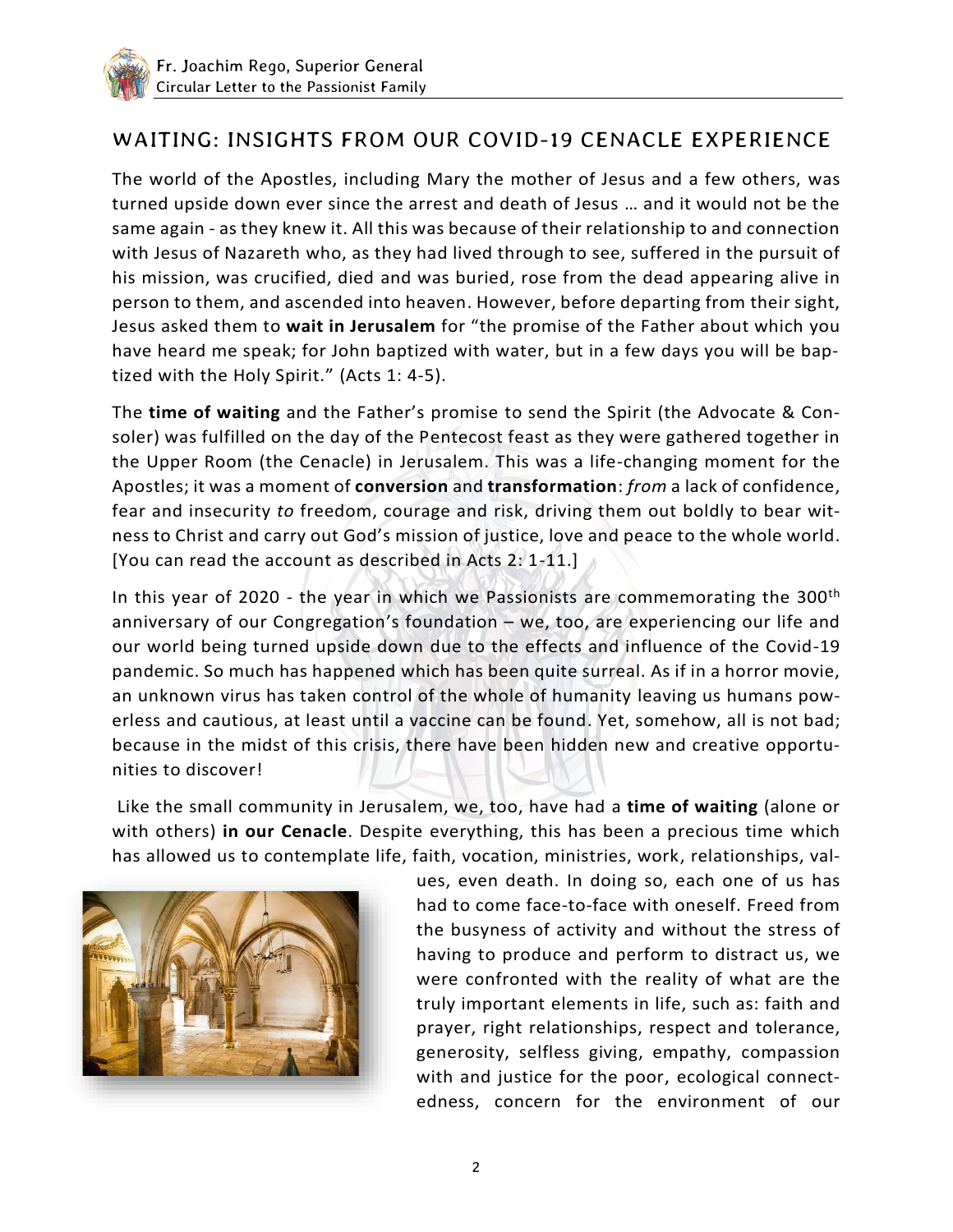common home and for the common good, solidarity, peace, reconciliation, unity and communion.

Perhaps, we were also faced with some worrying and frightening prospects going forward, like the possibility of having to live life in a different way (less complex and more simple?) from that which we have become accustomed - especially with the threat of job losses, unemployment, business closures and financial stress which, in turn, can put strain on and expose families, communities and institutions to the risk of physical, social and economic vulnerabilities.

### *LOOKING BACK: RECOGNIZING THE POWER OF THE HOLY SPIRIT*

Let us take time to look back and sift through the myriad of insights, thoughts and tugs that challenged and enlightened us during the lockdown in our 'Upper Room'; and let us take the time to sit prayerfully with our experience. In doing so, perhaps, we will come to identify and recognize another alternative influence which has been impinging upon our lives, disturbing our thoughts and turning our world upside down. I contend it is the influence of the Holy Spirit descending upon us as 'light': enlightening us to see new possibilities for a different and richer future; and as 'wind': the 'breath' of God blowing away the 'viruses' which may have corrupted our being and breathing the new life of hope into us, enabling us to claim once again our createdness in God's image and likeness.

This is the **NEW PENTECOST** – the gift of God's Spirit blowing through the whole universe and hovering around wherever the Covid-19 is opening up paths of its influence. The Holy Spirit will not steer away from these paths without also influencing and enlightening hearts and minds to read the signs of the times. It is an opportunity which we must discern and seize, and not allow to pass by. This is **a 'kairos' moment**, an opportune moment of grace: God's invitation to personal and social conversion and transformation, to renewal and change.

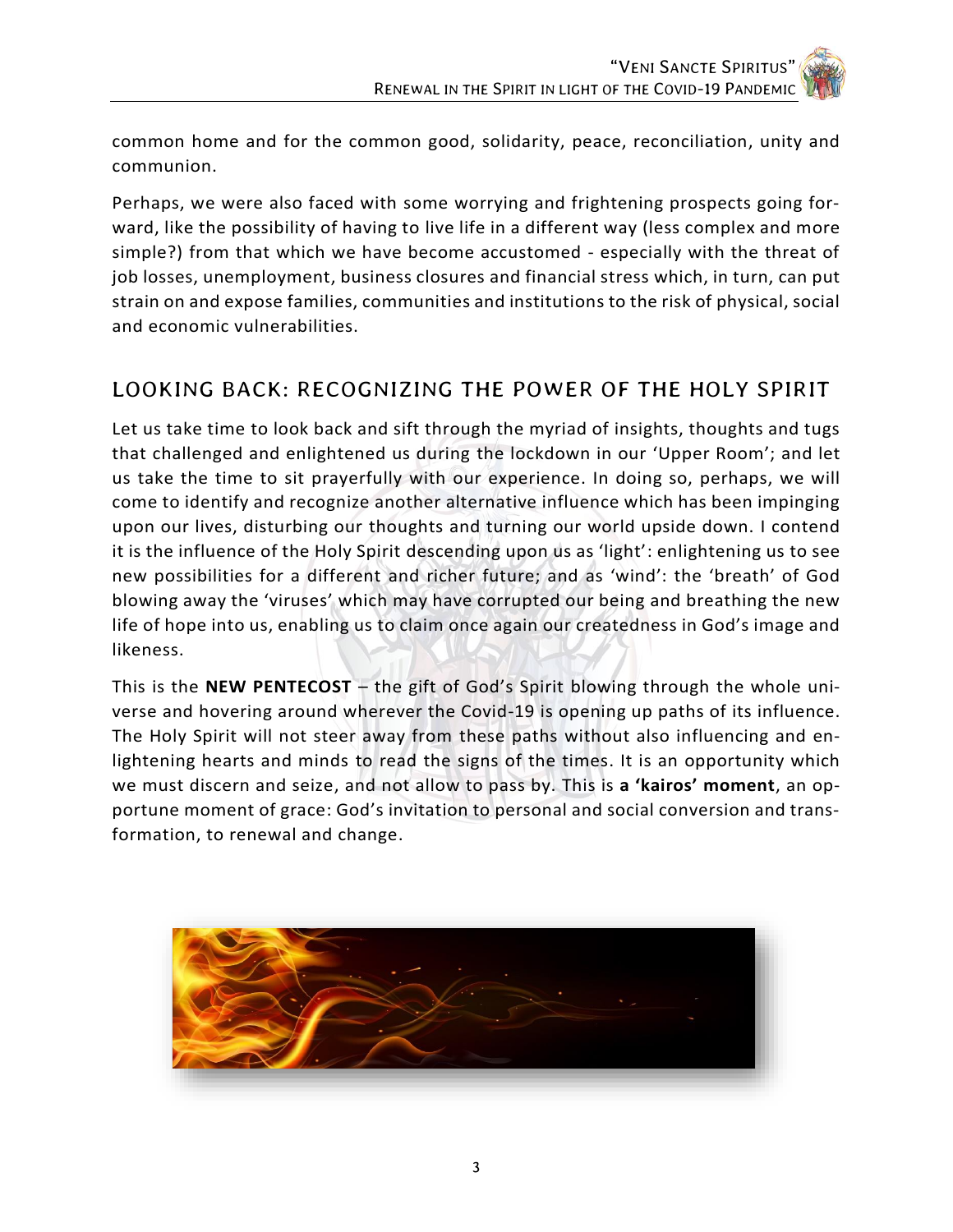

Hopefully, as we begin to emerge out of the lockdown phase and find less restrictive measures in our living, we will not quickly dismiss or put aside the learnings gained from our enforced 'contemplative' life and 're-turn' to living life as we knew it before the pandemic. Rather, may we appreciate the silence and solitude during the waiting in our Cenacle and let us hold on to the learnings and inspirations we were gifted with in those insights which enlightened and challenged (even disturbed) our personal attitudes and social conscience to see more deeply a 're-newed' way of being and living.

While the Corona Virus certainly displayed it's power and influence in our lives bringing the world to a standstill and claiming it's victory, yet God has not abandoned us in this hopeless quest. Rather, God has sent the promised Holy Spirit – the Consoler - to sustain our hope by prodding us with his presence and inspiring us to courageously review our plans and projects in light of what is truly necessary for a better future and in accomplishing the mission of the kingdom of God.



"Lord, send out your Spirit, and renew the face of the earth."

#### *LOOKING FORWARD: WITNESSES ON THE JOURNEY OF MISSION RENEWAL*

We remember that the Pentecost event was a dynamic one. From a passive waiting, the community in the Upper Room were gifted, enlightened and sent out as renewed witnesses and missionaries *"in the power of the Spirit"*. Just as Jesus began his ministry in Galilee *"in the power of the Spirit" (Lk. 4:14)*, Jesus promised his disciples before his Ascension: *"you will receive the power of the Holy Spirit which will come on you, and then you will be my witnesses not only in Jerusalem but throughout Judaea and Samaria, and indeed to earth's remotest end." (Acts 1: 8)*

Inspired by the experience forced upon us by the outbreak of the Covid-19 pandemic, I hope that this memorable Pentecost will find us Passionists not waiting passively, but actively seeking the grace of renewal for ourselves and our mission. As a Congregation, we have been on a journey of **Renewing Our Mission** since the 47th General Chapter of 2018 – with the awareness that this necessarily implies **renewing ourselves**. The renewal of the mission is a natural consequence of the renewal of the witnesses and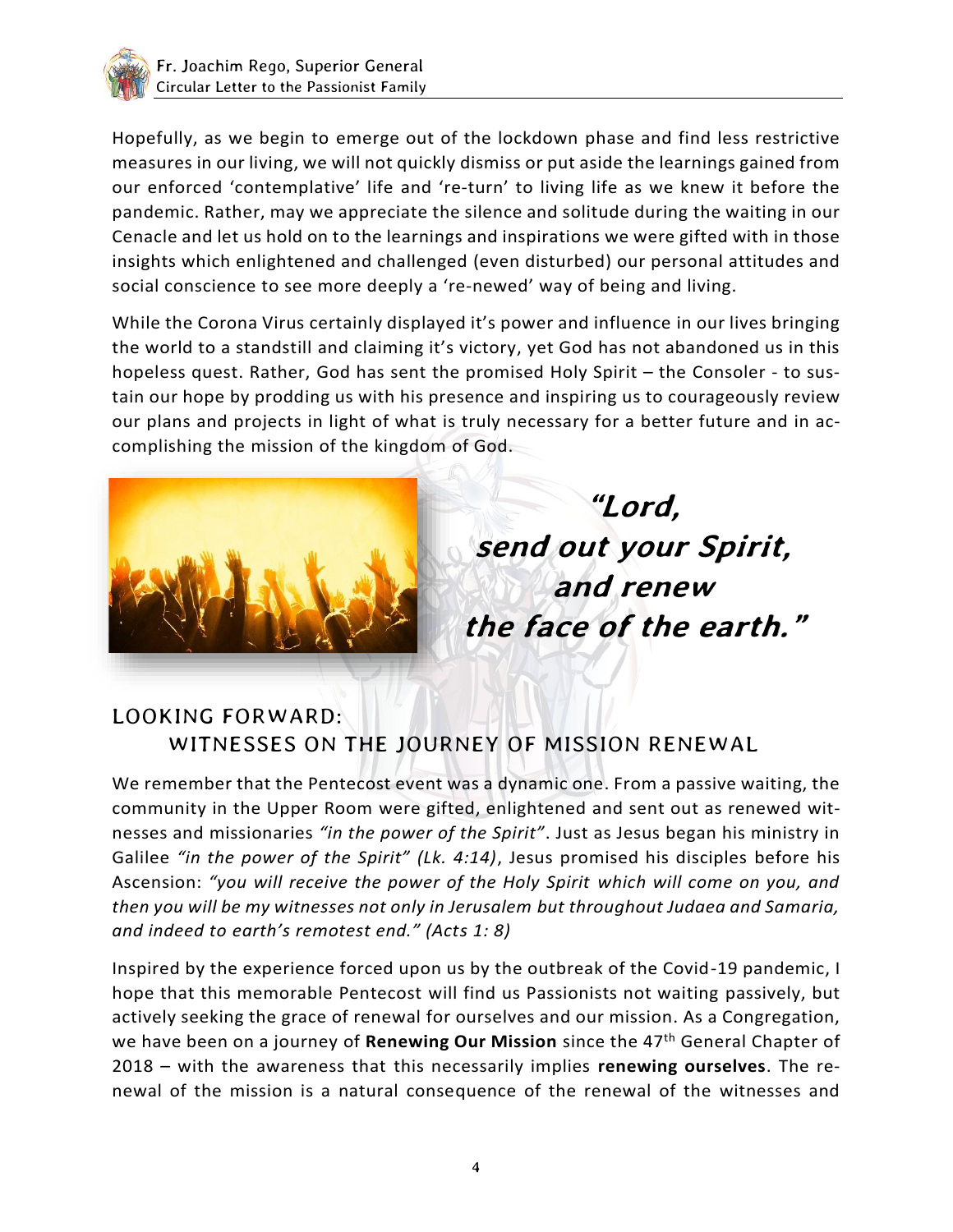missionaries. In this context, I repeat what I said during the 47<sup>th</sup> General Chapter. For us Passionists:

*…our mission is integrally connected with our life in community…Our life is our mission (by witness), and our mission is our life (by action). Together, they both shape us and give us our identity and authenticity as Passionists. Who we are and what we do are interconnected and interrelated.* 

The journey is in process, particularly as we commemorate in this year the 300<sup>th</sup> jubilee of the foundation of our Congregation and look to the future with **gratitude, prophecy**  and **hope**.

Just as we must not lose, but find the opportunities and challenges hidden in the experience of Covid-19 life, so also, I hope that we will not forget the learnings arising from the 47<sup>th</sup> General Chapter. Yes, it is true that there were many limitations in the Chapter and, perhaps, not everyone's expectations were fulfilled. But, nevertheless, it was a gathering of the capitulars representing the Congregation who were summoned together to listen and to share with one another about issues concerning our life and mission in the presence of the Holy Spirit who was invoked: *"Veni Creator Spiritus"*.

For me, one moment of the Chapter that was Spirit-inspired, which was applauded at the time, and which has since been relegated to nice memory, was when the capitulars were invited to share in an impromptu manner what was in their minds and hearts – their/our passion! As I did when I closed the General Chapter, I would like to recall for you some of the **prophetic** words and phrases that I remember from that session which I hope the Pentecost fire will rekindle in us once again so that our passion may be kept alive as we continue to discern the renewing of our mission in these present times. This can be most effectively discerned, decided, lived and witnessed in the local community level.

Following are some of the prophetic words/phrases expressed - with my commentary and questions for consideration:

- *"We want to be welcoming, hospitable communities, schools of prayer."*
	- *How are you, with your community of brothers and sisters going to make this effective and real?*
	- *What does it mean for our communities to be 'schools of prayer'?*
	- Can we perhaps think of every community, every house being a 'Shrine' to the Pas*sion of Jesus? A place where people feel welcome and hospitality, a space where they truly experience and encounter the presence of Love which comes from the Passion of Jesus?*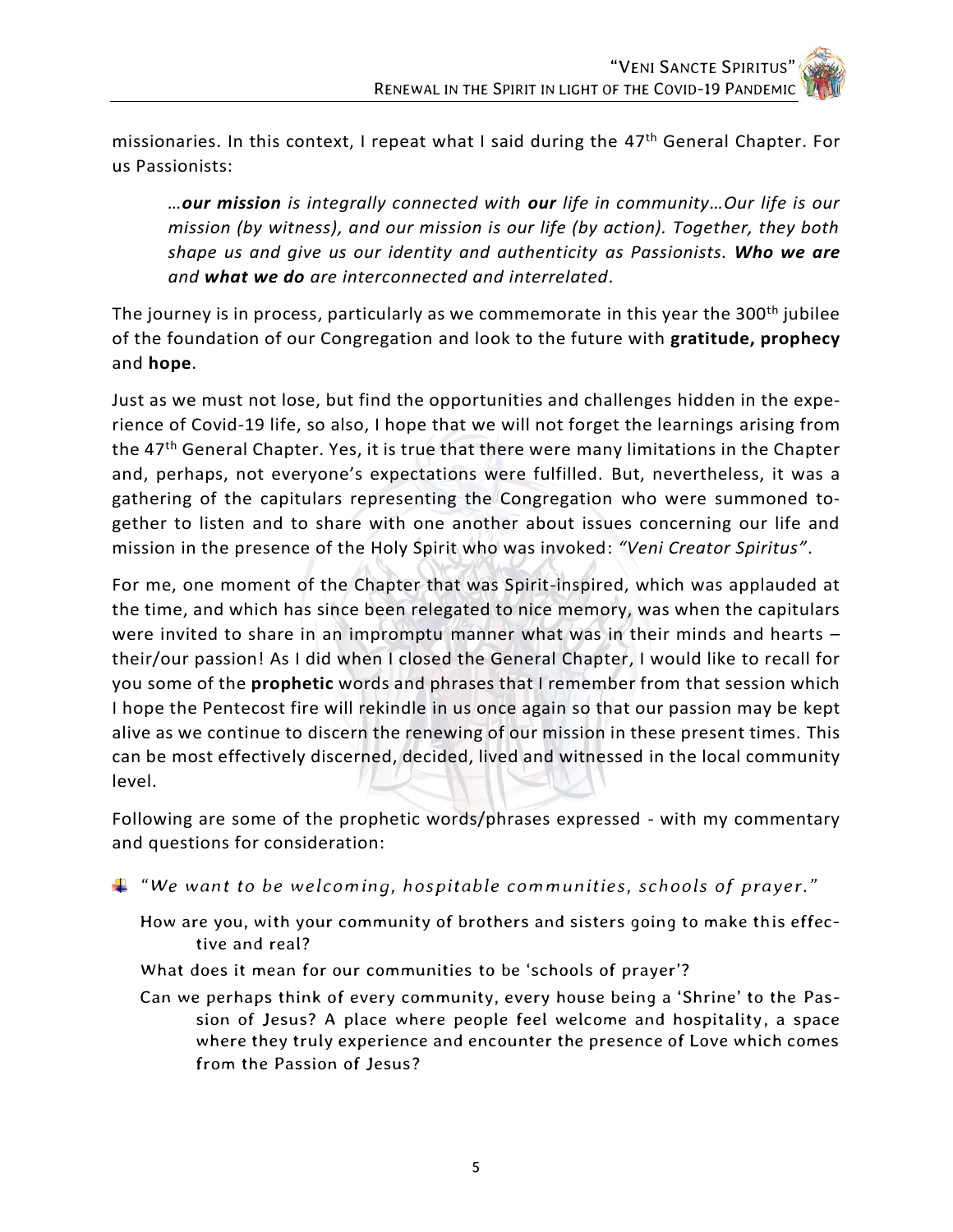

*"We want to go to the peripheries, to the margins, to the places where no one wants to go."* 

*How do you understand this desire? And how can we translate it into a practical reality?*

- *What is the charism asking of us? The charism is the gift of the Spirit, the grace of God for the good of the church community, for making God's kingdom come.*
- *In his address during the audience, Pope Francis spoke prophetic words to us. He challenged us to "a creative fidelity to the charism."*
- *The charism is not something which is limited and protected, contained in a box. It*  is the life-giving force of the Spirit and blows where it wills. We must not *control it, but listen to the Spirit.*
- *"We need to listen to the signs of the times ".* 
	- *This phrase was repeated so many times during the Chapter – including in Pope Francis' address to us.*
	- *Listening with the eyes of faith is a key element of prayerful discernment.*
	- *How do we listen to the signs of the times and discern a response with creative fidelity to our charism? Contemplation and 'seeing deeper' of what is happening in our world, in our church, in our history and attention to the 'prodding' of the Holy Spirit to reflect and act in light of the Gospel of the Passion.*
	- *We need to have courage. We need to be bold. We need to take risks in faith and trust - even if it doesn't work out.*

#### *A NEW PENTECOST: THE JOURNEY GOES ON*

As we celebrate this Pentecost in what has been quite unprecedented times in history due to the impact of the Covid-19 pandemic, and as we commemorate 300 years of the

foundation of our Congregation by St. Paul of the Cross, let us take time to recall and appreciate with a great sense of gratitude in the past, and with hope now and in the future of God's accompanying presence in the power of the Spirit.

This is another opportunity for us to stand ready to be renewed by the Pentecost flame so as to be prophetic witnesses and missionaries of Christ in our daily living. Our openness to the



grace of ongoing conversion – a **'re-turning'** to Christ and the Gospel way is key.